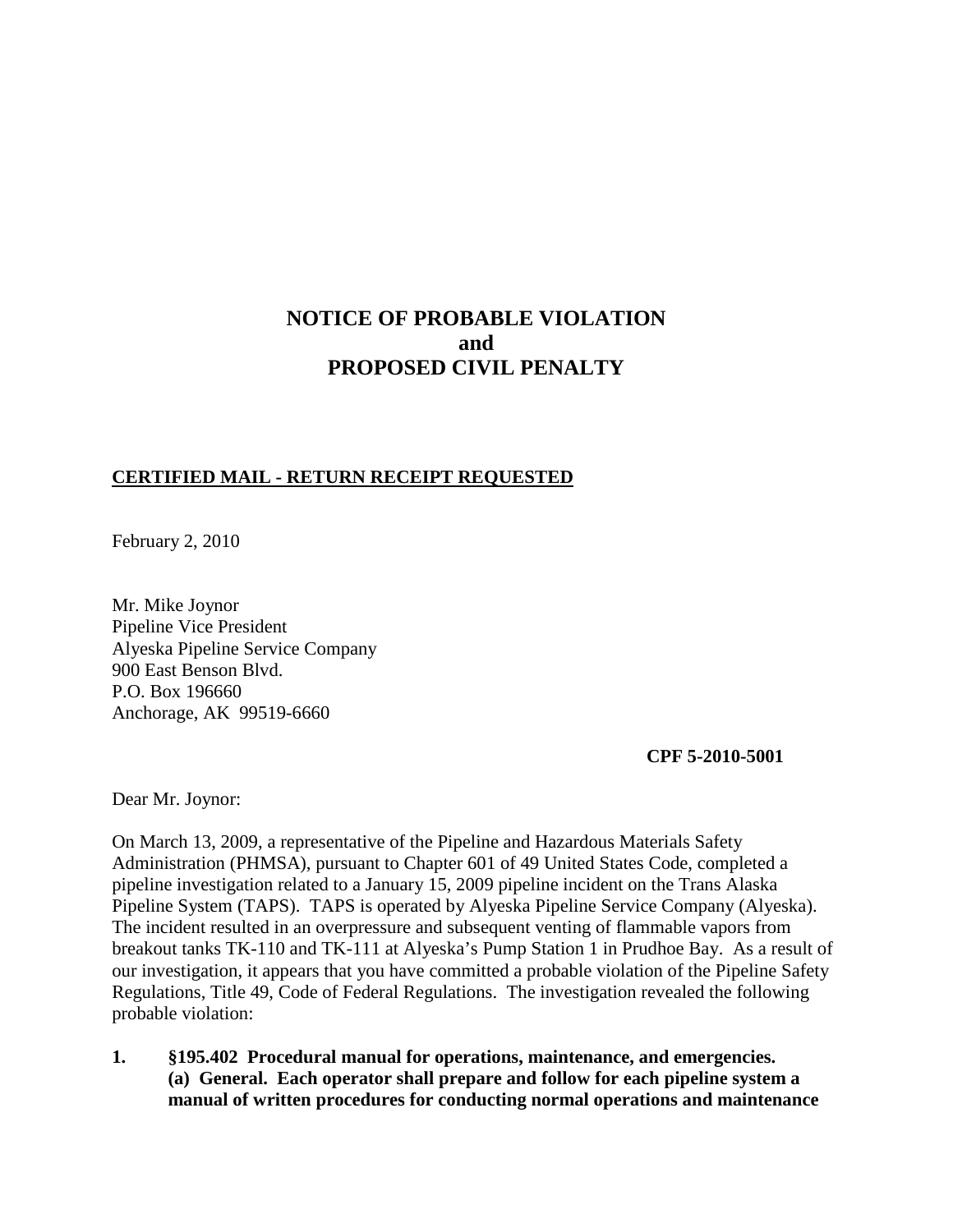**activities and handling abnormal operations and emergencies. This manual shall be reviewed at intervals not exceeding 15 months, but at least once each calendar year, and appropriate changes made as necessary to insure that the manual is effective. This manual shall be prepared before initial operations of a pipeline commence, and appropriate parts shall be kept at locations where operations and maintenance activities are conducted.**

**(d) Abnormal operation. The manual required by paragraph (a) of this section must include procedures for the following to provide safety when operating design limits have been exceeded;**

**(1) Responding to, investigating, and correcting the cause of;**

**(i) Unintended closure of valves or shutdowns;**

**(ii) Increase or decrease in pressure or flow rate outside normal operating limits;**

**(iii) Loss of communications;**

**(iv) Operation of any safety device;**

**(v) Any other malfunction of a component, deviation from normal operation, or personnel error which could cause a hazard to persons or property.**

**(2) Checking variations from normal operation after abnormal operation has ended at sufficient critical locations in the system to determine continued integrity and safe operation.**

**(3) Correcting variations from normal operation of pressure and flow equipment and controls.**

Alyeska did not follow its manual of written procedures for handling abnormal operations by failing to verify or confirm system integrity before restarting the pipeline system after a breakout tank overpressure and vapor release event. On January 15, 2009, Alyeska's Pump Station 1 breakout tanks, TK-110 and TK-111, were overpressured due to the rapid influx of natural gas into the Trans Alaska Pipeline System. The natural gas was introduced by BPXA's pigging operations being conducted on their OTL system which delivers products to TAPS. This overpressure event caused the tanks' relief vents and "blow out" type hatches to open and release flammable vapors. This event is an abnormal operation.

Alyeska's OM-1, Section 3 procedures provide that in response to an abnormal operation, "The Operations Control Center (OCC) Controller will *verify system integrity* and dispatch linewide reconnaissance as appropriate." Alyeska's procedure also provides, "the OCC Controller will *restore normal operations once system integrity is confirmed*." After the overpressure of the TK-110 and TK-111 breakout tanks and subsequent vapor release, Alyeska did not verify and confirm system integrity before restarting the pipeline system. Furthermore, Alyeska did not conduct a visual inspection of the tanks before it restarted the system. The vapor release and tank overpressure constituted a significant abnormal operation that could have harmed pipeline system integrity. Alyeska did not conduct a tank inspection until days after restarting the pipeline system.